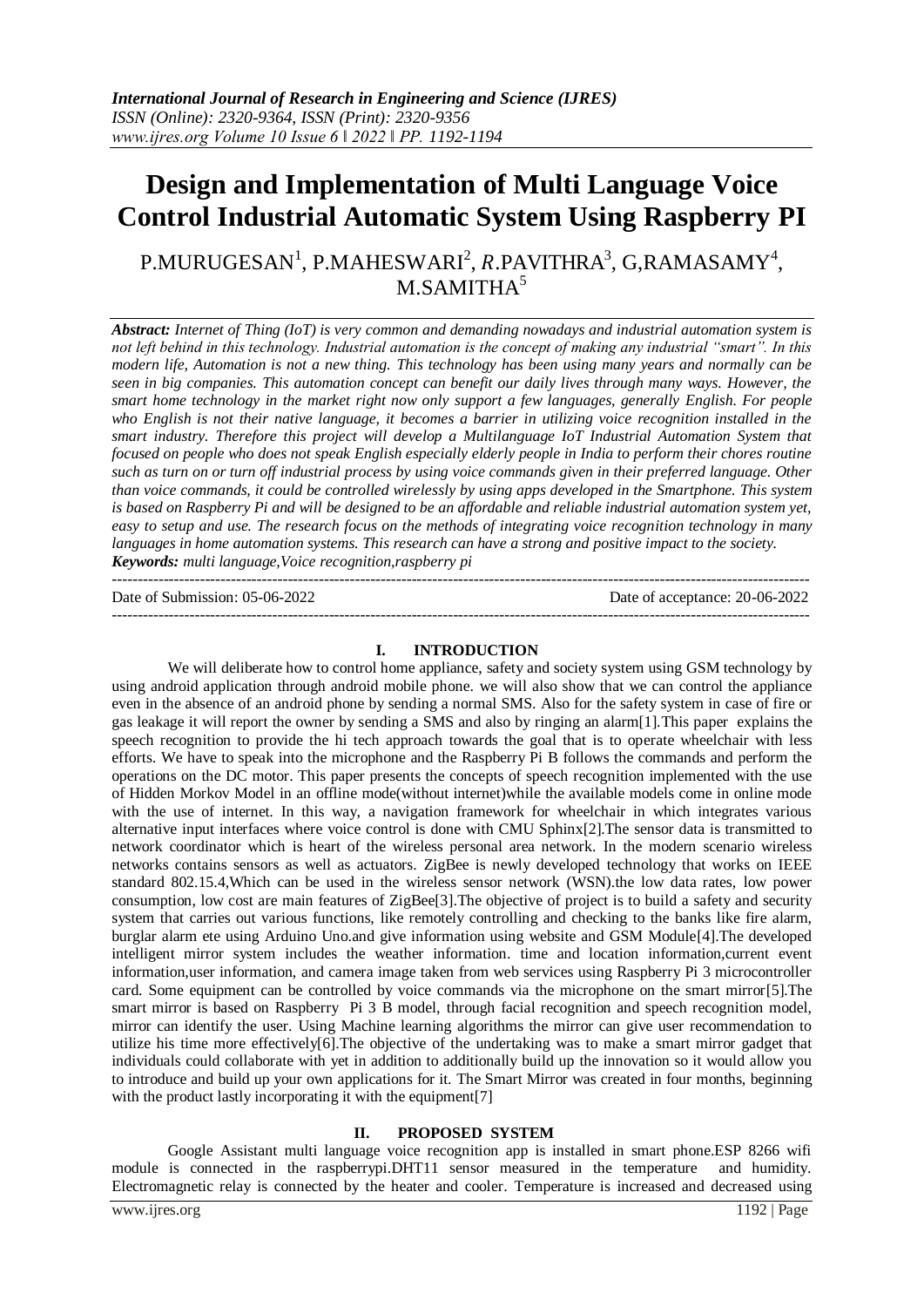heater controller. Humidity increase and decrease using coller controller. When the giving the voice command ,already codding the python programme, the programme was running. And pass the command to the Raspberry pi

#### **III. HARDWARE REQUIREMENTS Raspberry pi**

Raspberry Pi 3b Plus can do a lot and anything compared to a PC on a laptop and is the size of a credit card. It has a quad-core 1.2 gHz, 64-bit CPU, BCM 2837 RAM1GB Processor-Broadcom RAM

#### *SENSORS*

The PIR Sensor helps to detect movement within the sensors range. The sensor emits radiation which is split into two halves. The two parts are wired up with the goal that the counterbalance one another. In the even that one half observes an increased IR radiation than the other, the yield will swing to high [10]. A change in energy observed in the monitored area due to an intervention is recorded, '1' is sent to Raspberry Pi, else '0' is sent. PIR requires 5 volts and 50 mA current and it detects the movement up to 12ft, i.e., about 4 meters in a semi circular edge.

An IR sensor is an electronic gadget that produces infrared radiation to detect the objects in the surrounding. An IR sensor basically detects the warmth as well as the motion of an object. The IR sensor module comprises of the IR Transmitter and Receiver, Operational speaker, Variable Resistor (Trimmer pot). IR LED radiates light, in scope of Infrared recurrence. IR light is imperceptible to human vision as its frequency (700nm-1mm) is a lot higher than the VIBGYOR range. These kinds of radiations are not visible to human eyes and can be identified only by an infrared sensor.

The motion of an object generates a deformation that is measured using a piezoelectric pressure sensor. A Piezoelectric sensor delivers a voltage in response to some kind of physical pressure, for example, a thump or vibration. An LED will glow when a thump or vibration is identified. However, in fact, a vibration sensor is helpful when we need a circuit to be sensitive to delicate movements. The sound sensor is generally used to detect the intensity of sound. The application of this module mainly include home automation systems, consumer electronics, security systems and sound recognition systems. Comprising of a microphone and a processing circuitry this sensor is capable to determine noise levels or decibels at 3kHz to 6kHz frequencies approximately wherever the human ear is sensitive.

#### *RASPBERRY PI CONTROLLER*

The Raspberry Pi 2: Model B+ is a miniature sized single- board computer with a fast 1.2 GHz 64-bit quad-core ARM Cortex-A53 processor. It can control input gadget and it can interface sensor to get sensor information. It has 40 GPIO pin (General Purpose Input Output) to interface sensor. Model B is the higher specific variation of the Raspberry Pi, with 512 MB, of Ram, two USB ports, and a 100mb Ethernet port. It also has a slot for USB storage to save the proof and data. The processor collects the data from the PIR sensor, IR sensor, Piezoelectric sensor and the sound sensor.

#### **IV. EXPERIMENTAL AND RESULT**

The experiment includes an investigation on the accuracy and responsiveness of the system towards the command given by the user, in both control mode i.e., controller and voice command. Thenceforth, comparison between the proposed project and other related project is also conducted to emphasize the attribute of each system. The final product of the developed prototype is also presented in this section.

#### **V. CONCLUSION**

The intelligent mirror used here facilitates our lives by using smart Alexa. Here Alexa helps one to open the browser that will open voice commands to documents or posts. The luminosity of this clever mirror will simplify the mirror intelligently and conveniently with Alexa capability. In future, Alexa's skills can be altered to keep the smart screen smarter and more effective. For eg, we will use certain things in the mirror of your car to allow the driver to communicate with your mirror when driving without using the mobile phone.

#### **REFERENCE**

- [1]. Singh,a.,pal,a.,&rai,b GSM based home automation,safety and security system using android mobile phone.International journal of engineering research & technology(IJERT)2015
- [2]. Smita U.Upase,A.K Joshi, "voice operated wheelchair For Physically Challenge People" ,International Journal of Advances in Science, Engineering and Technology (IJASEAT)2016

- [4]. Khurana, S.IOT Based Safety and Security System.2017
- [5]. S.Priyanayana ,A.G.Buddhika,and P.Jayasekara, "Developing a voice controlled wheelchair with enhanced safety through multimodal approach,"In IEEE Region 10 Humanitaran Technology Conference 2018

<sup>[3].</sup> ZulfidinKhodzhaev. "Monitering different sensors with ATmega 328 microprocessor".2016